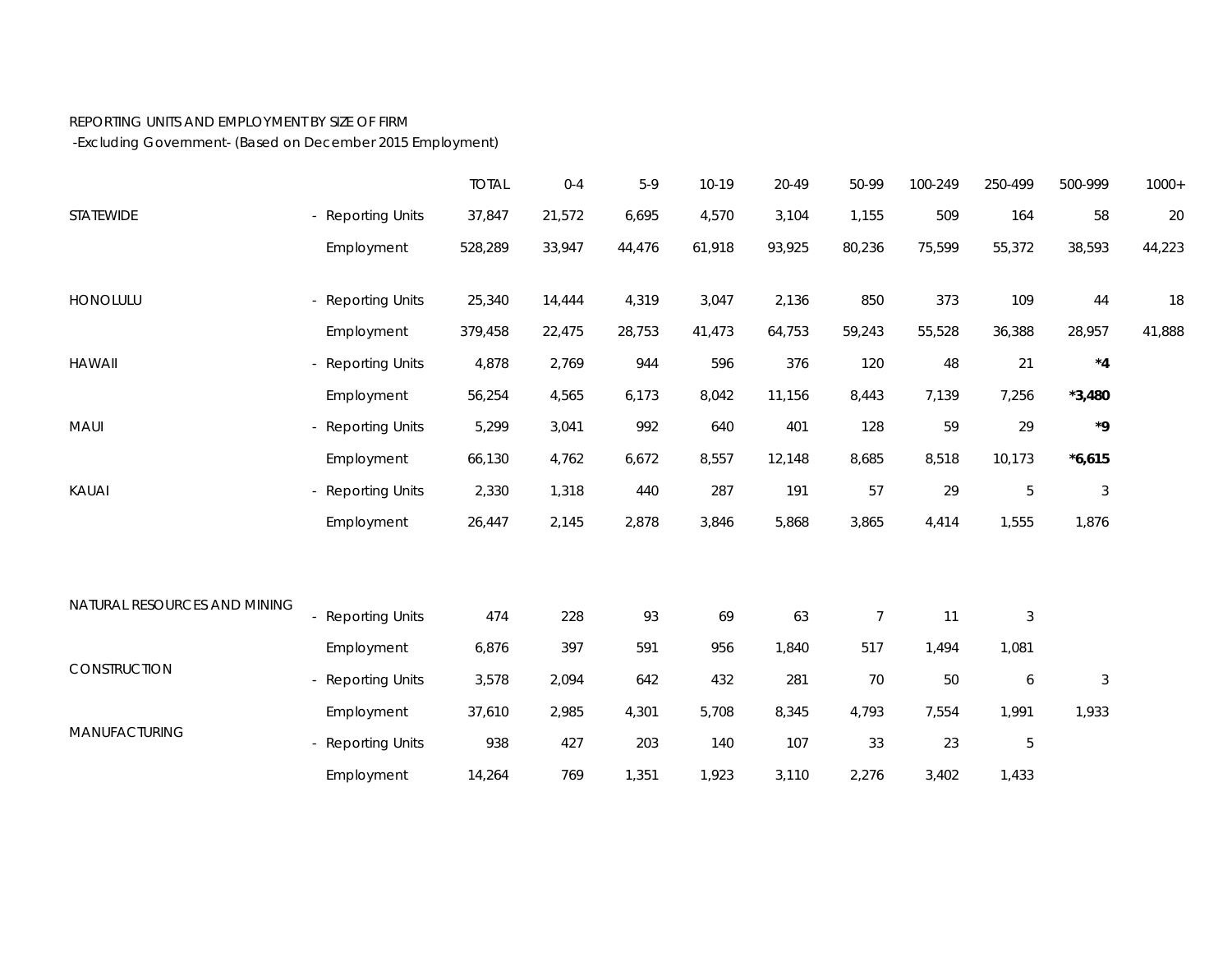## REPORTING UNITS AND EMPLOYMENT BY SIZE OF FIRM

-Excluding Government- (Based on December 2015 Employment)

|                                                                                                                           |                        | <b>TOTAL</b> | $0 - 4$ | $5-9$ | $10-19$ | 20-49  | 50-99  | 100-249        | 250-499     | 500-999         | $1000+$ |
|---------------------------------------------------------------------------------------------------------------------------|------------------------|--------------|---------|-------|---------|--------|--------|----------------|-------------|-----------------|---------|
| <b>WHOLESALE TRADE</b>                                                                                                    | - Reporting Units      | 2,114        | 1,314   | 369   | 208     | 159    | 49     | $*15$          |             |                 |         |
| RETAIL TRADE                                                                                                              | Employment             | 18,138       | 2,095   | 2,456 | 2,813   | 4,750  | 3,368  | $*2,656$       |             |                 |         |
|                                                                                                                           | - Reporting Units      | 4,394        | 1,846   | 1,100 | 710     | 405    | 206    | 92             | 31          | $^{\star}4$     |         |
| <b>TRANSPORTATION AND UTILITIES</b>                                                                                       | Employment             | 73,914       | 3,677   | 7,377 | 9,573   | 12,644 | 14,342 | 13,169         | 10,229      | $*2,903$        |         |
|                                                                                                                           | - Reporting Units      | 1,099        | 484     | 184   | 162     | 162    | 57     | 25             | 16          | ${}^{\star}{9}$ |         |
| <b>INFORMATION</b><br><b>FINANCE AND INSURANCE</b>                                                                        | Employment             | 31,533       | 759     | 1,207 | 2,254   | 4,877  | 3,964  | 3,971          | 4,882       | $*9,619$        |         |
|                                                                                                                           | - Reporting Units      | 785          | 542     | 77    | 70      | 64     | 20     | $\overline{7}$ | $^{\star}5$ |                 |         |
|                                                                                                                           | Employment             | 9,694        | 534     | 507   | 990     | 1,999  | 1,460  | 1,083          | $*3,121$    |                 |         |
|                                                                                                                           | - Reporting Units      | 1,663        | 1,033   | 344   | 176     | 66     | 24     | 15             | *5          |                 |         |
| REAL ESTATE AND RENTAL AND<br><b>LEASING</b>                                                                              | Employment             | 15,609       | 1,705   | 2,258 | 2,303   | 2,008  | 1,681  | 2,259          | $*3,395$    |                 |         |
|                                                                                                                           | - Reporting Units      | 1,954        | 1,388   | 305   | 147     | 71     | 34     | *9             |             |                 |         |
|                                                                                                                           | Employment             | 12,031       | 2,335   | 2,000 | 1,970   | 2,035  | 2,249  | $*1,442$       |             |                 |         |
| PROFESSIONAL AND TECHNICAL<br><b>SERVICES</b>                                                                             | - Reporting Units      | 4,693        | 3,577   | 552   | 321     | 168    | 56     | 16             | *3          |                 |         |
|                                                                                                                           | Employment             | 24,836       | 4,724   | 3,655 | 4,353   | 4,934  | 3,835  | 2,049          | $*1,286$    |                 |         |
| MANAGEMENT OF COMPANIES AND<br><b>ENTERPRISES</b>                                                                         | <b>Reporting Units</b> | 467          | 264     | 56    | 61      | 49     | 18     | 14             | *5          |                 |         |
|                                                                                                                           | Employment             | 8,553        | 362     | 381   | 851     | 1,508  | 1,291  | 2,153          | $*2,007$    |                 |         |
| ADMINISTRATIVE & SUPPORT &<br><b>WASTE MANAGEMENT &amp;</b><br><b>REMEDIATION SERVICES</b><br><b>EDUCATIONAL SERVICES</b> | - Reporting Units      | 2,495        | 1,574   | 341   | 257     | 156    | 93     | 44             | 22          | 5               | 3       |
|                                                                                                                           | Employment             | 51,171       | 2,189   | 2,229 | 3,428   | 4,946  | 6,502  | 7,239          | 7,249       | 2,774           | 14,615  |
|                                                                                                                           | - Reporting Units      | 701          | 400     | 97    | 91      | 64     | 25     | 15             | 6           | *3              |         |
|                                                                                                                           | Employment             | 13,199       | 559     | 652   | 1,230   | 2,096  | 1,785  | 2,102          | 2,250       | $*2,525$        |         |